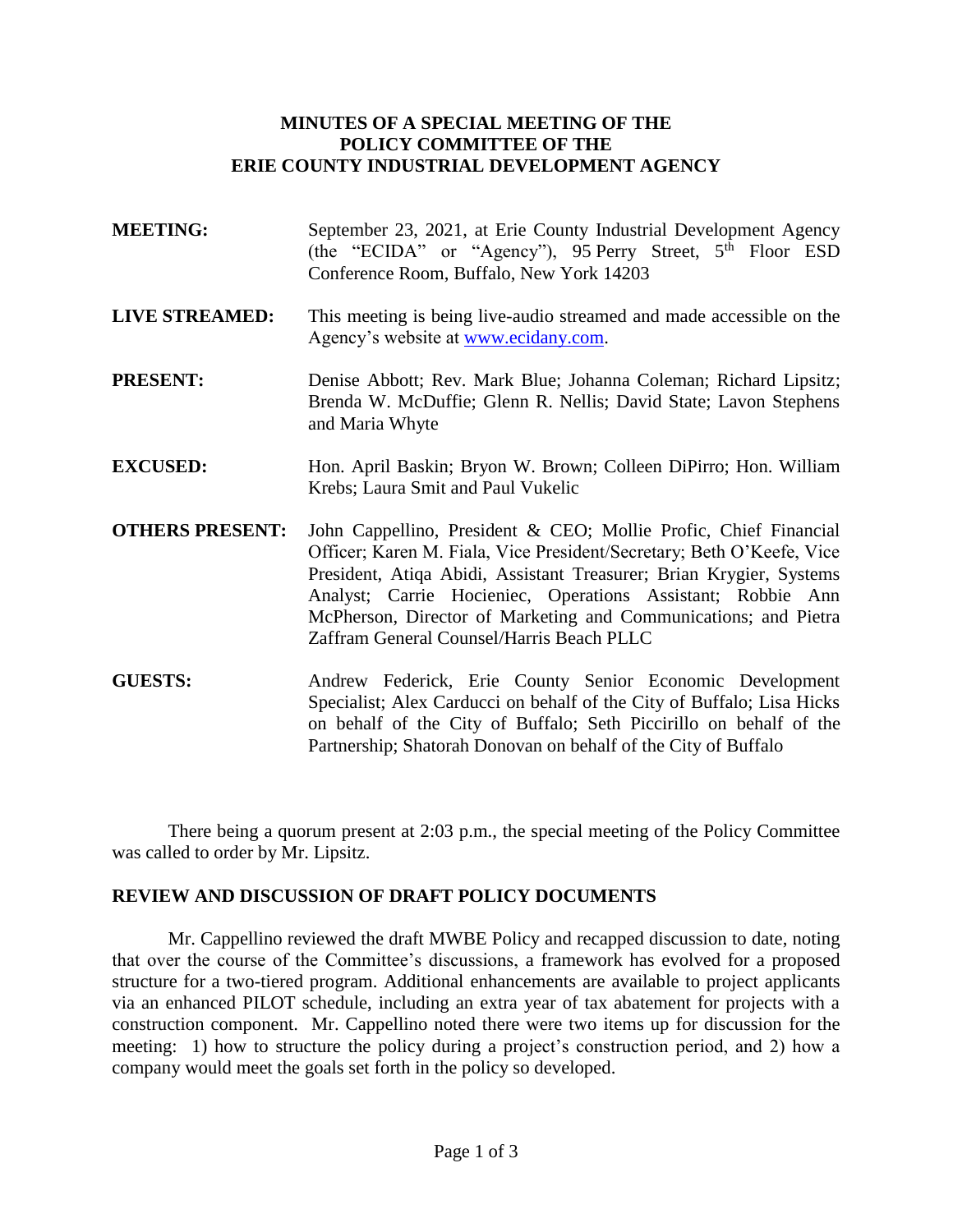Mr. Cappellino noted the Committee has looked at what other agencies and municipalities such as NFTA and the City of Buffalo are doing for their "best efforts" evaluation criteria to determine compliance with MWBE goals and policies. General discussion ensued regarding how to set up a successful program while encouraging participation.

Mr. Lipsitz next lead the Committee in a discussion to complete the Construction Period and Post-Construction policy concepts set forth in the the draft policy. Mr. Cappellino noted, with regard to the proposed Construction Period structure, one major issue remaining on the table is how to address an applicant who does not meet the required Construction Period utilization goals, and whether they may still be eligible if they demonstrate and document "best efforts" made to provide meaningful participation by certified MWBE contractors, subs, suppliers, vendors or professional service providers.. Right now, to be considered under the MWBE Best Efforts Procedure, an applicant must meet a minimum of 50% of the stated MWBE goals of 25% MBE participation and 5% WBE participation.

General discussion ensued regarding whether the Best Efforts construction period criteria should be changed from 50% to a 75% threshold of stated MWBE goals. Mr. Cappellino offered an amendment to the MWBE Best Efforts Procedure to state that in order to be considered under the Best Efforts Procedure, an applicant must have met a minimum of 75% of the of the stated MBE/WBE goals requirements, with a carve-out for any construction project requiring specialty services. Ms. Whyte supported the proposed.

Ms. Donovan was next invited to discuss her thoughts on what types of good faith efforts should be considered in the Best Efforts Procedures, based on her experiences with the City of Buffalo. She noted the Committee should consider who they are trying to benefit, and suggested the policy be simplified. She also suggesting referring to the policy as a pilot program, allowing any changes to be made nimbly. Ms. Donovan also suggested the Committee select more compliant developers to pilot the program and implement it at the outset. Rev. Blue noted the draft policy is not yet finished, and suggested Ms. Donovan's suggestions be taken under consideration. General discussion ensued regarding implementing Ms. Donovan's comments into the drafting process.

Ms. Whyte next summarized the adjustments to be made to the Construction Period structure as follows:

- 1. Change the Best Efforts Procedure for the Construction Period portion of the policy to reflect a goal of 75% of stated MWBE goals;
- 2. Withdraw specialty work from the total so as not to consider it in the Best Efforts equation;
- 3. Add a statement at the end of the policy that it the policy is being rolled out during a demonstration period and it is intended to be reviewed in one year, recognizing New York state may require revisions after the period within which the polity is tested; and
- 4. Invite Ms. Donovan to share with the Committee the "best efforts" criteria utilized by the City of Buffalo.

Mr. Cappellino next reviewed the Post-Construction portion of the draft policy. Ms. Whyte stated she likes the idea of the Job Retention Tract. She noted, however, that in instances where